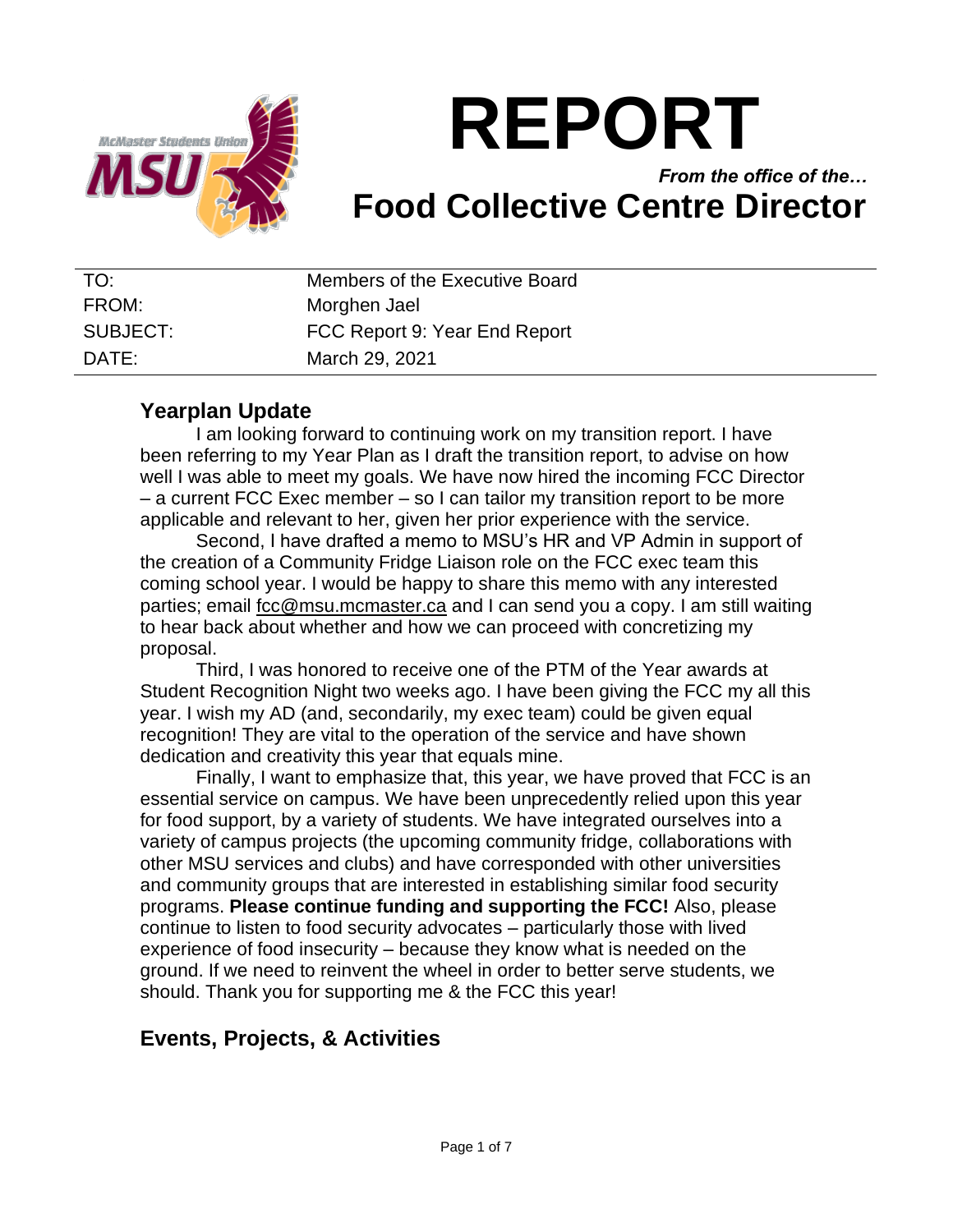#### *General Service Usage*

The food bank space in Bridges continues to be closed to the public. We are still waiting to hear the specifics of the potential move to a new MSU homebase in a new building; we hear that FCC will have its own dedicated space there. A lot currently seems uncertain about how in-person access to the food pantry might look next school year.

Lockers of Love, our confidential food support program, has resumed operating in a hybrid on-campus + online model after going entirely online for Winter Break and the first part of January. This year, Lockers of Love has more than quadrupled in use. I chalk this popularity up to 1) effective promotion on our end, and, more importantly, 2) an increased level of need, especially as we extract ourselves from a pandemic. I would not be surprised if Lockers of Love continued to be as popular next year. It was significantly under-funded this year – a reality that EB helpfully reacted to by increasing our budget! – and I would urge a budget increase for the program for next year.

#### *Projects & Events: Cultivating Change Week (Upcoming as I write this report)*

This series of virtual events was organized by our two Cultivating Change Coordinators (technically Social & Political Advocacy Coordinators), using the funding from the McMaster Okanagan Committee. They are being held on March 28 (theme: Community Fridges HamOnt), March 29 (theme: Good Food Boxes in Hamilton), and March 30 (theme: Food for Life and combatting food waste). They are online guest speaker events, for which the first 10 students to register – and then attend – will be awarded a 25\$ grocery store gift card. It is exciting to have secured such knowledgeable and community-integrated guest speakers for the events! I encourage anyone reading this report to register for the events (link is in the bio of @msu\_fcc on Instagram) or to promote them in their networks.

#### *Projects & Events: Study Snack Packs (Upcoming)*

We offered free study snack packs for delivery or pick-up on the last day of classes in Fall semester, and the event was very successful! All snack packs were reserved within a few hours of beginning to promote the event. This semester, we are planning to replicate the event, potentially with expanded offerings inside the packs (we have some budget left for it, since more events have been online this year than anticipated). We are planning to request more specific delivery instructions this time; last month, it caused some volunteers and I some hassle when we weren't sure how to deliver the packs to apartment buildings or offices on campus, for example. Study Snack Packs are a fun way for the FCC exec team and volunteers to bond in-person; we are looking forward to it.

## **Outreach & Promotions**

#### *Summary*

Since my last report, we re-promoted our new in-house production model for the Good Food Box. This time, we had Underground create a map graphic to show our delivery radius in a clearer and more appealing way. We also reposted a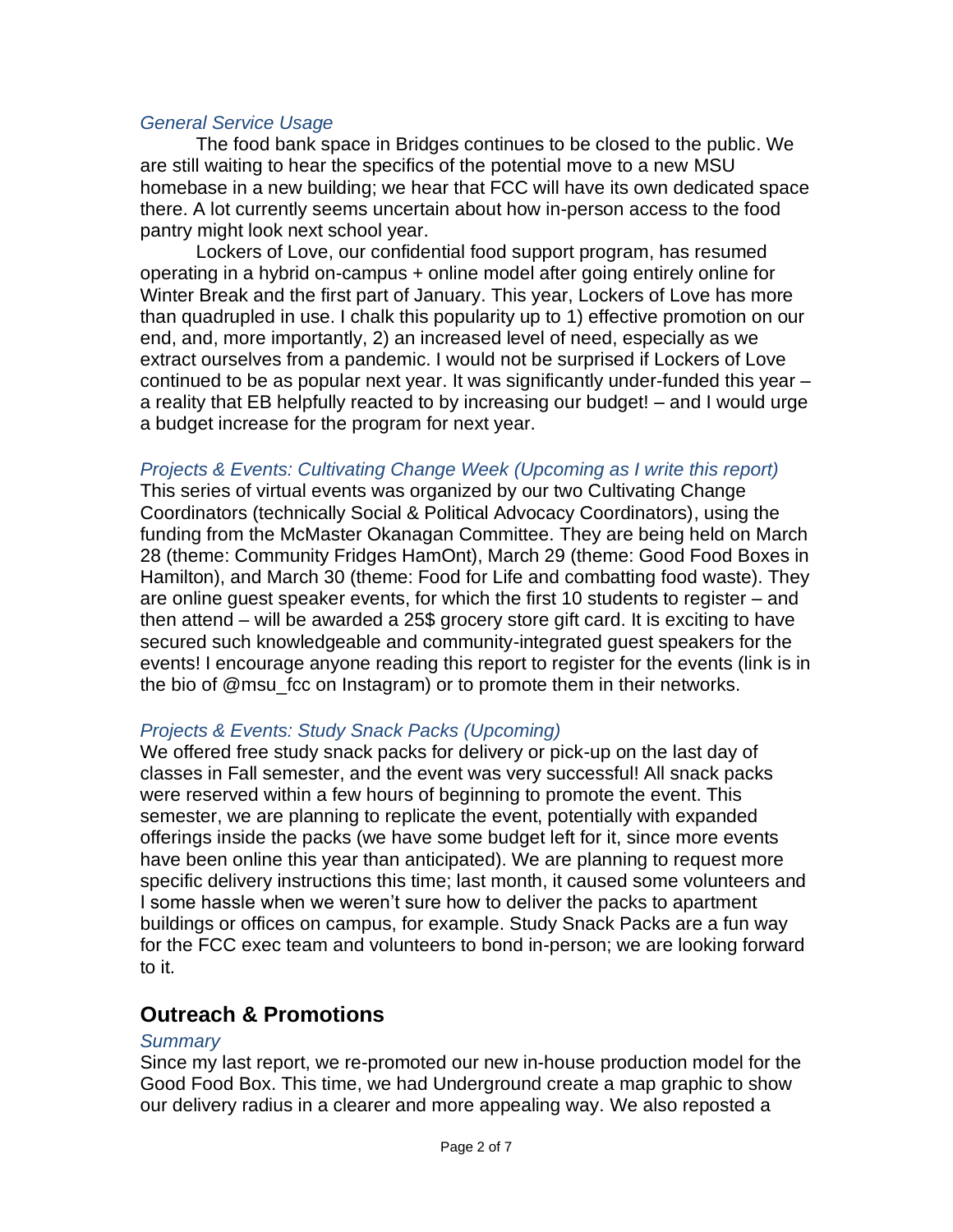graphic created by the Academic Sustainability Programs office for a partnership event; we were collecting non-perishable food donations for use in the soon-tobe-launched community fridge, and they were advertising their Sustainability minor and offering free hot chocolate. Finally, we recently posted a graphic for the Cultivating Change series next week; three online workshops with guest speakers about food security, food systems, and food justice.



### *Social Media Engagement since the Previous Report*

Instagram: we have 1007 followers (27 more than our previous report and 226 more than my first EB report). Insights: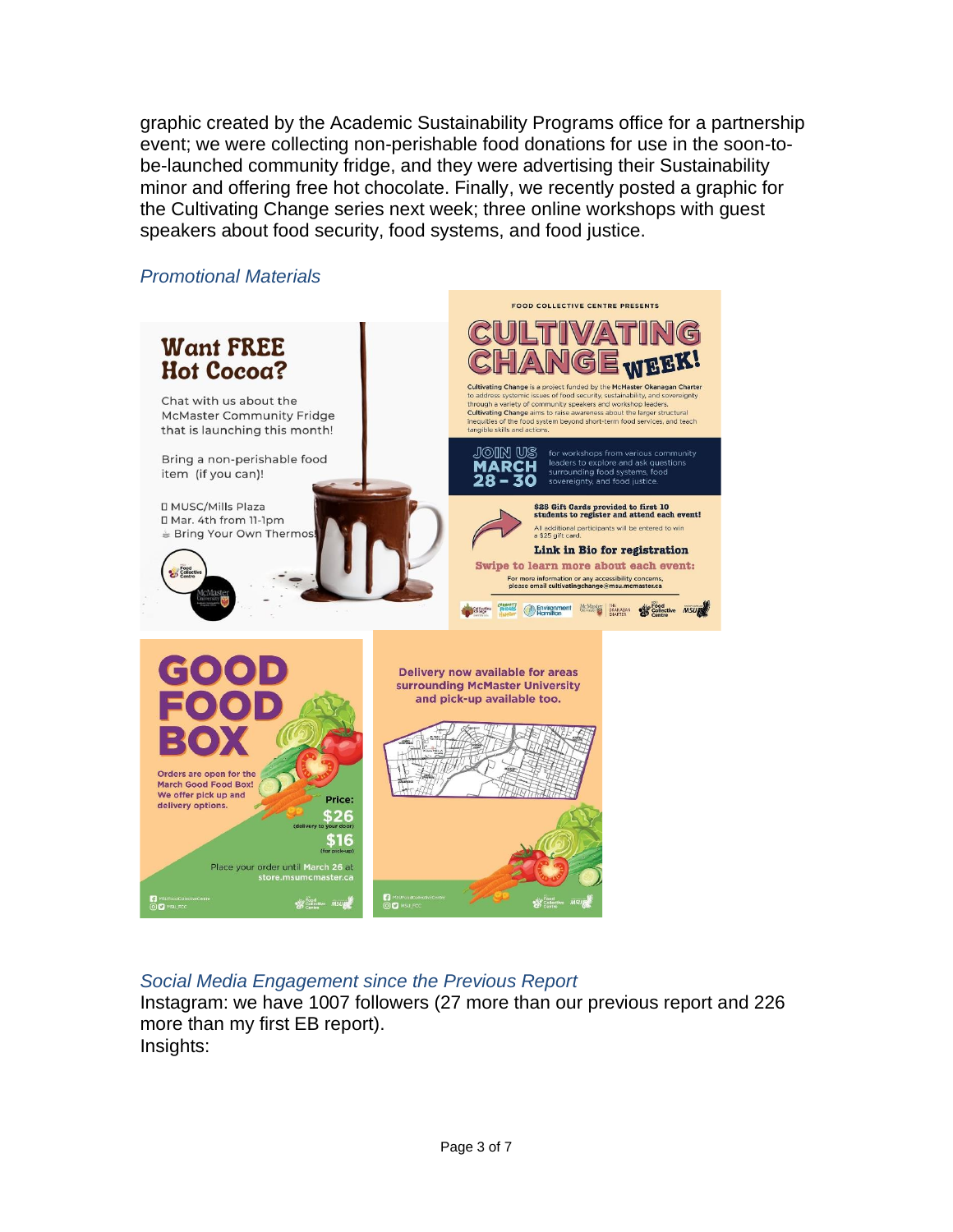| Last 30 Days $\vee$                                            | Feb 23 - Mar 24                 |  |  |
|----------------------------------------------------------------|---------------------------------|--|--|
| <b>Insights Overview</b>                                       |                                 |  |  |
| You reached +7.8% more accounts compared<br>to Jan 24 - Feb 22 |                                 |  |  |
| Accounts reached                                               | 829<br>$\mathcal{P}$<br>$+7.8%$ |  |  |
| Accounts engaged                                               | 130<br>$+8.3%$                  |  |  |
| <b>Total followers</b>                                         | 1,007<br>$+1.8%$                |  |  |

Facebook: We have 1501 page likes (down 2 from the previous report but up 5 from my first EB report) and 1567 follows (down two from the previous report). Insights:

| Feb 25 - Mar 24                           |                                                     | Last 28 days ▼                          |                 |
|-------------------------------------------|-----------------------------------------------------|-----------------------------------------|-----------------|
| <b>Post Reach</b><br>355<br>$-11$         | Post<br><b>Engagements</b><br>70<br>$-37$           | <b>New Page</b><br>Likes<br>$\bullet$ 3 |                 |
| Posts $(2)$<br><b>MOST ENGAGING POSTS</b> | 2 posts published in the last 28 days.              |                                         | <b>See More</b> |
| OOD<br>OOD<br>OX                          | Good Food Box<br>$\omega$ order form<br>March 21    | Reach<br>Engagements                    | 176<br>7        |
| <b>LYIVATIN</b>                           | Are you interested<br>in discussing foo<br>March 23 | Reach<br>Engagements                    | 169<br>5        |

Twitter: We have 663 followers (4 more than previous report and identical to my first EB report).

Insights:

|  |  | 28 day summary with change over previous period |
|--|--|-------------------------------------------------|
|--|--|-------------------------------------------------|

| Tweets             | Tweet impressions               | Profile visits    | <b>Followers</b> |
|--------------------|---------------------------------|-------------------|------------------|
| $3 \times 200.0\%$ | 1.547 $*17.7\%$                 | 248 1213.9%       | 667 $\star$ 3    |
|                    | the contract of the contract of | $\wedge$ $\cdots$ |                  |

Our followers on Facebook and Twitter have remained relatively stable all year, while our Instagram followers have increased. Future promotional efforts could target audiences on Facebook and Twitter specifically, to try to increase engagement.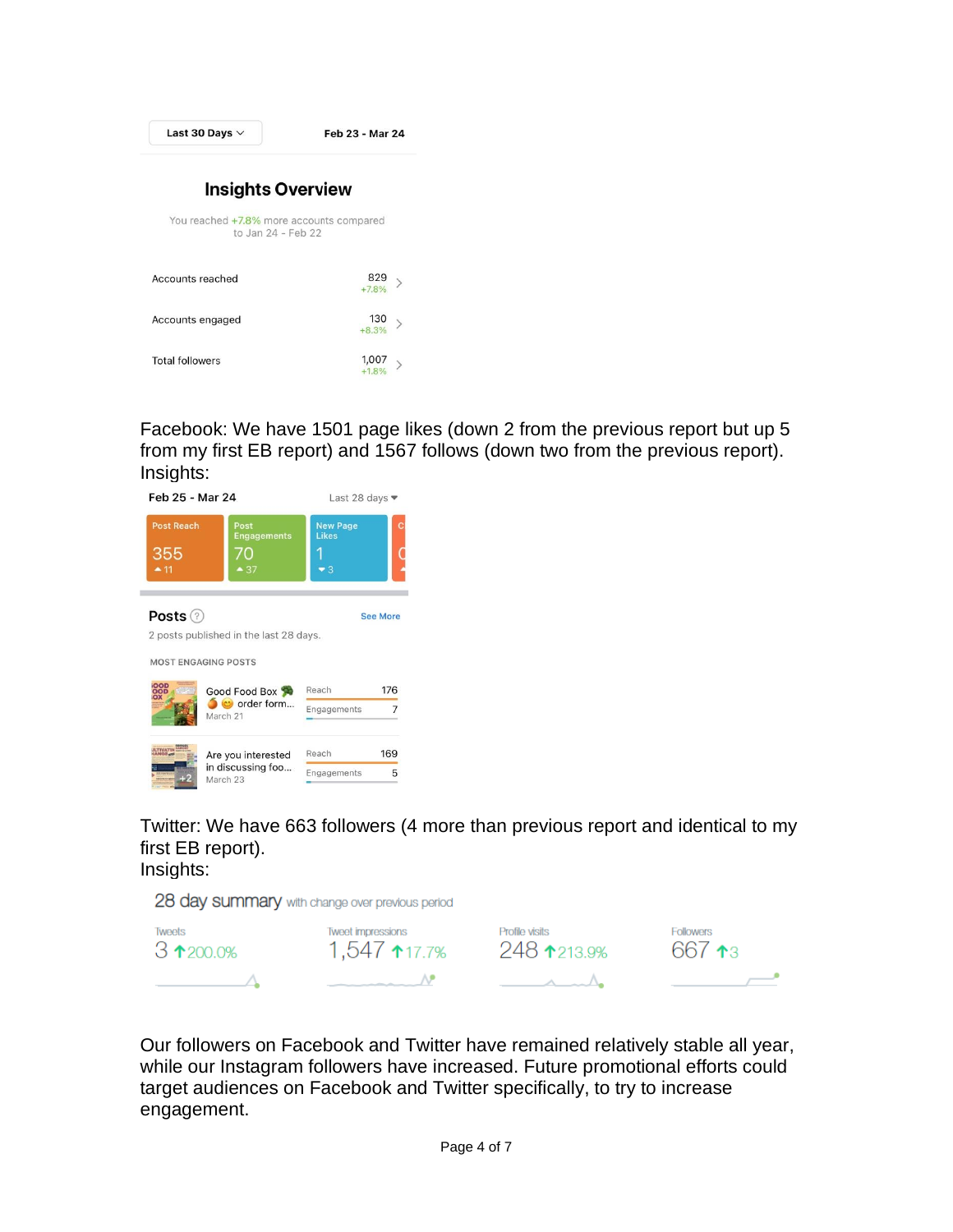# **Finances**

#### *Budget Summary*

We have lately been experiencing a very high influx of orders lately (not quite as high as in February, but still higher than our 2-7 orders weekly average from the rest of the year). We have used up our Reserve budget, which had already been increased from 1000\$ to 2500\$ by EB this year! The AD and I have worked with VP Finance to secure 500\$ for use for Lockers of Love e-cards through Services Special Project funding. This funding is being tracked separately from the budget breakdown in the chart below. We are still offering 15\$ as the default amount for e-cards, and we are encouraging folks to use in-person Lockers of Love wherever possible. We are also dipping into our sponsorships funding to pay for concrete food items to restock our food bank.

Finally, spending on *Cultivating Change* continues to be tracked separately, because our budget for those events were set by the grant given to the FCC by the McMaster Okanagan Committee last year.

I have also been working with VP Finance to adjust the budget breakdown next year, in order to give Good Food Box its own dedicated budget line. It is a distinct program and deserves dedicated funding! In my understanding, the amount will be taken out of Annual Campaigns, from which Good Food Box costs are currently taken, and moved to its own budget line.

This year, we did not spend any of our Office Supplies funds, but we may still spend them on some costs associated with Study Snack Packs (an event we are getting underway soon). We are also about to place a large order with Underground to pay for two online campaigns; our Intersectionality campaign (coming out of Annual Campaigns) and our end-of-year CrunchTime campaign (coming out of Advertising & Promotions). Finally, we will be rolling out our volunteer appreciation spending next week. The numbers reflected in the chart below will not be how we end the school year; we are spending more.

| <b>ACCOUNT</b><br><b>CODE</b> | <i><b>ITEM</b></i>             | <b>BUDGET/</b><br><b>COST</b> |
|-------------------------------|--------------------------------|-------------------------------|
| 5003-0318                     | <b>FCC - OFFICE SUPPLIES</b>   |                               |
| <b>SUPPLIES</b>               | <b>TOTAL SPENT IN LINE</b>     |                               |
|                               | <b>REMAINING IN LINE</b>       | 100                           |
|                               |                                |                               |
| 6102-0318                     | <b>FCC - ANNUAL CAMPAIGNS</b>  | 2300                          |
|                               | <b>TOTAL SPENT IN LINE</b>     | 1006.53                       |
|                               | <b>REMAINING IN LINE</b>       | 1293.47                       |
|                               |                                |                               |
| 6494-0318                     | FCC - VOLUNTEER RECOGNITION    | 750                           |
|                               | <b>TOTAL SPENT IN LINE</b>     | 300                           |
|                               | <b>REMAINING IN LINE</b>       | 450                           |
|                               |                                |                               |
| 6501-0318                     | FCC - ADVERTISING & PROMOTIONS | 2300                          |
|                               | <b>TOTAL SPENT IN LINE</b>     | 1689.80                       |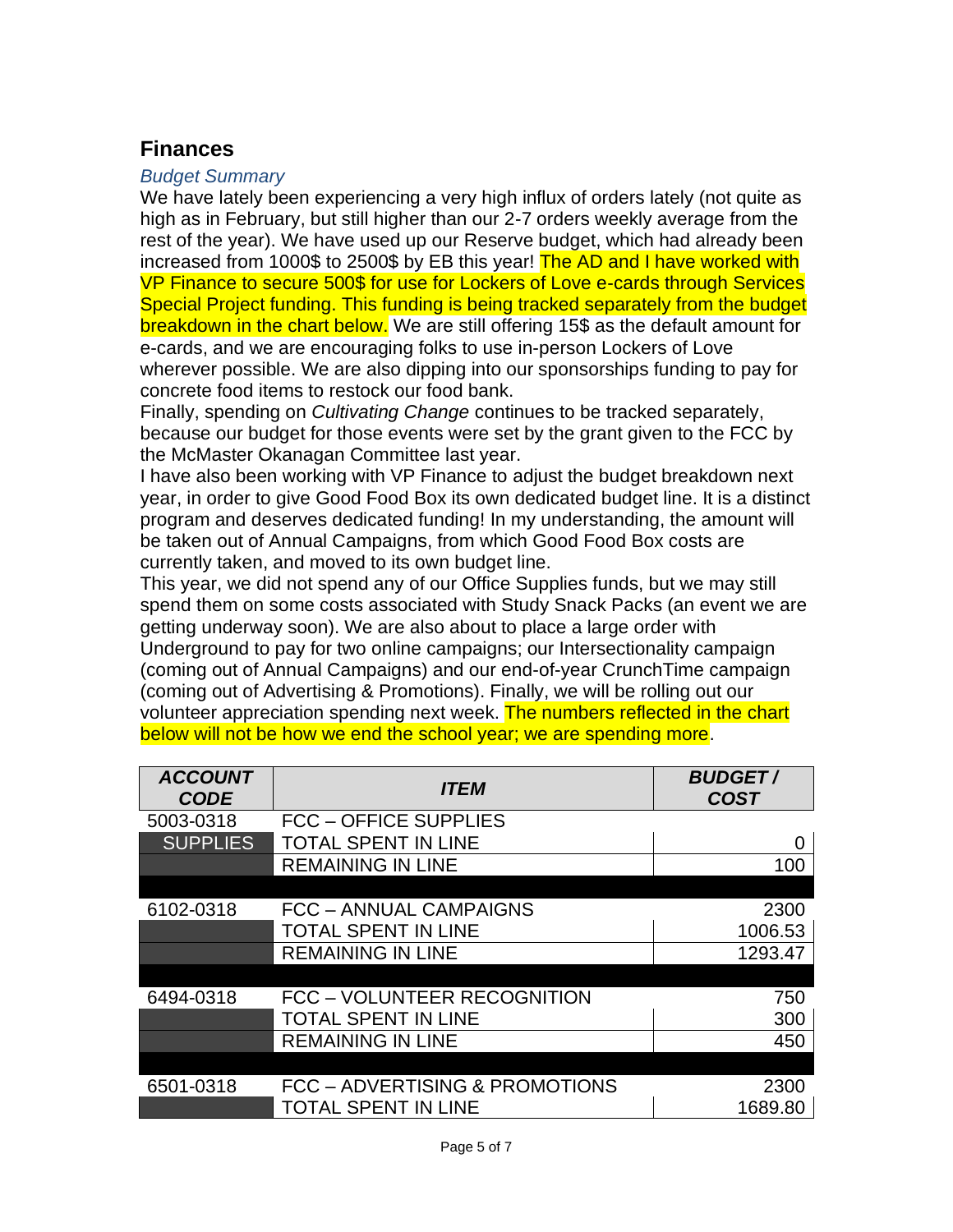|                                            | <b>REMAINING IN LINE</b>                     |         | 610.20  |
|--------------------------------------------|----------------------------------------------|---------|---------|
|                                            |                                              |         |         |
| 6603-0318                                  | FCC – RESERVE                                |         | 2500    |
|                                            | <b>TOTAL SPENT IN LINE</b>                   |         | 2496.89 |
|                                            | <b>TOTAL REMAINING IN LINE</b>               |         | 3.11    |
| <b>TOTALS</b>                              |                                              |         |         |
|                                            | <b>TOTAL BUDGETED DISCRETIONARY SPENDING</b> |         | 7950    |
| <b>TOTAL ACTUAL DISCRETIONARY SPENDING</b> |                                              | 5493.22 |         |
| <b>REMAINING DISCRETIONARY SPENDING</b>    |                                              | 2456.78 |         |

## **Executives & Volunteers**

We have hired an incoming FCC Director! She is this year's Good Food Coordinator, which bodes well for having someone already familiar with FCC take over the service from me. We worked closely this year and will have a great, open line of communication throughout the transition.

We are also planning an exec social – a board game café event! – for early/mid-April. Finally, we are working with our exec team to determine how we will thank volunteers this semester. Last semester we offered Starbucks gift cards, and we might do something similarly food-based this time  $\odot$ .

## **Successes**

We selected one of the student-submitted designs for the community fridge shelter! It is a beautiful and playful design created by a McMaster med student, and we are so excited to be planning to paint it onto the shed.

# **Current Challenges**

First, we were disappointed at the result from the MUSC Board, who rejected our proposed community fridge location outside the entrance to their building. We understand that many factors went into the decision, but were disappointed because of all the work that had gone into consulting students (including food insecure students) to determine that that location was ideal. However, we are taking the news in stride, and have adjusted our location to just a few paces away, outside of Mills Library!

Second, the day-to-day operations of the FCC have been taxing and allconsuming lately. My AD and I have been fielding questions and concerns about Lockers of Love, troubleshooting the logistics of offering an in-house-produced GFB, and reacting day-by-day to the high degree of interest in our food support services. It means that my energy is being directed towards on-the-ground concerns, and away from tasks like the completion of my transition report. I am not unhappy with the state of things – supporting food insecure students is always the most important thing, for me – but it is challenging to balance being the liaison between my service and the MSU and simply running my service.